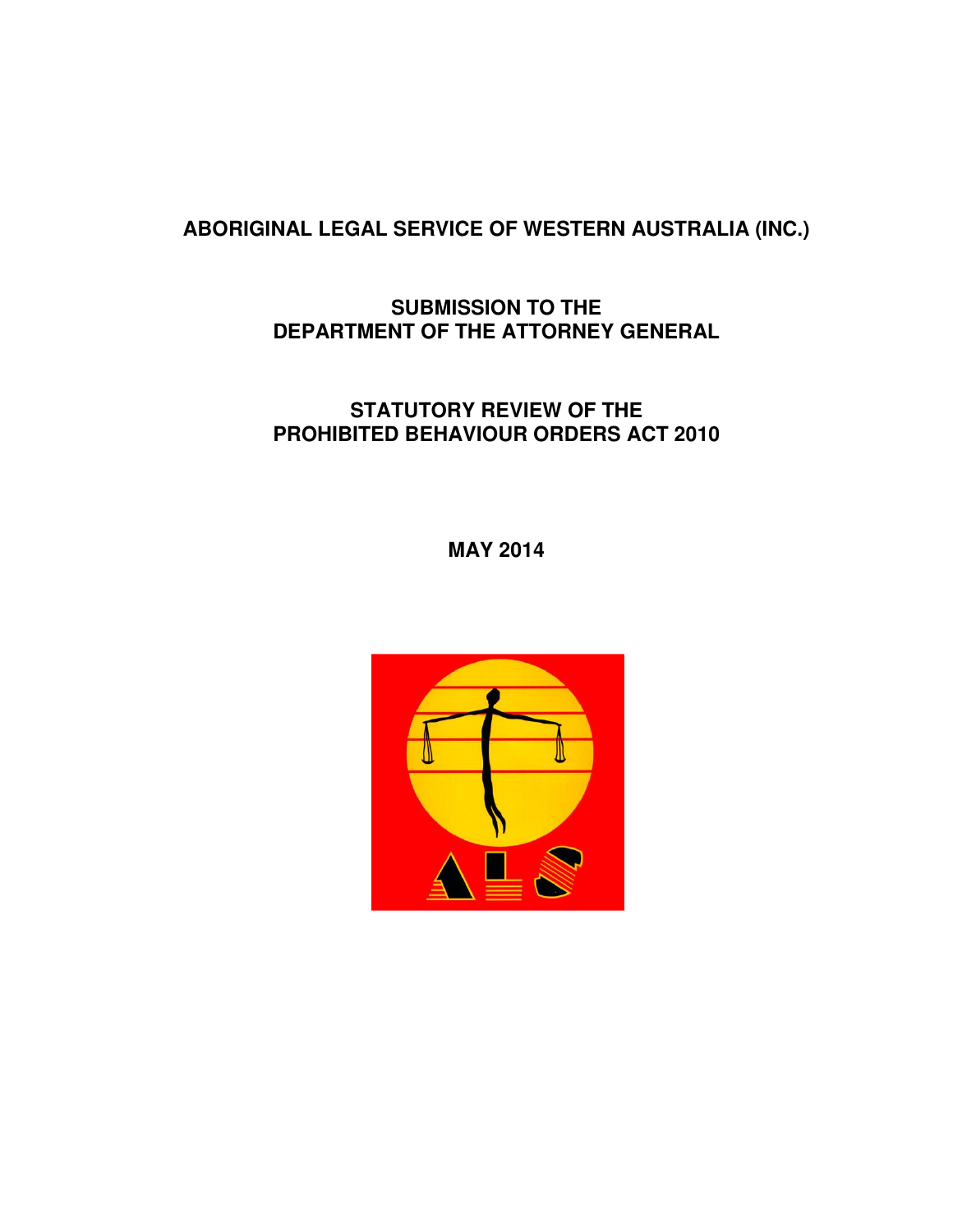

**Aboriginal Legal Service of WA (ALSWA) submission on the statutory review of the operation and effectiveness of the Prohibited Behaviour Orders Act 2010 (WA)**

## **1. Executive summary**

The Prohibited Behaviour Orders Act 2010 (**PBO Act** or **the Act**) created a new civil mechanism for the imposition of injunctive orders on persons with at least two convictions for offences involving 'anti-social behaviour' within a three year period. The Act provides a schedule of offences that are considered to be anti-social in nature, such as: failure to obey a move-on order, disorderly conduct in public, stealing and obstructing police.

The Act is pre-emptive in that it gives courts the power to make orders with conditions that constrains otherwise lawful activities to try to prevent individuals engaging in further anti-social behaviour.

There is also a 'name and shame' provision in the Act (said to act as a deterrent), whereby the identifying particulars of individuals subject to PBOs are placed on a publicly accessible website.

To date, PBO applications have been predominately made against socio-economically disadvantaged, poorly-educated, unemployed, poly-drug addicted, mentally ill, homeless Aboriginal people.

Applications for PBOs instituted by WA Police in the Perth Magistrates Court have repeatedly sought orders constraining respondents from entering the Perth CBD, East Perth, and Northbridge. Such restrictions create great hardship because these are precisely the public places the respondents occupy.

Many respondents have little capacity to understand what the application means, let alone comply with an order if it is made.

Breach of a PBO is punishable by imprisonment and the prospect of being imprisoned for the above cohort of respondents is very high.

ALSWA is strongly of the view that the aims and objectives underpinning the introduction of the PBO Act have not been achieved, for the following reasons:

- The PBO Act has not, and cannot, curtail anti-social behaviour;
- The PBO Act has had a grossly disproportionate negative impact on Aboriginal people. The typical PBO Aboriginal respondent represented by ALSWA is male, homeless, socio-economically disadvantaged, with substance abuse issues and serious mental health problems. Applications have therefore shamelessly targeted the most marginalised, disempowered and vulnerable in the community. Breaches of PBOs create the very real risk of increasing the already disgracefully high levels of Aboriginal imprisonment in WA, in respect of conduct that does not of itself justify imprisonment;
- Many Aboriginal respondents do not have the capacity to understand the nature of the applications made against them and the restraints imposed by a PBO;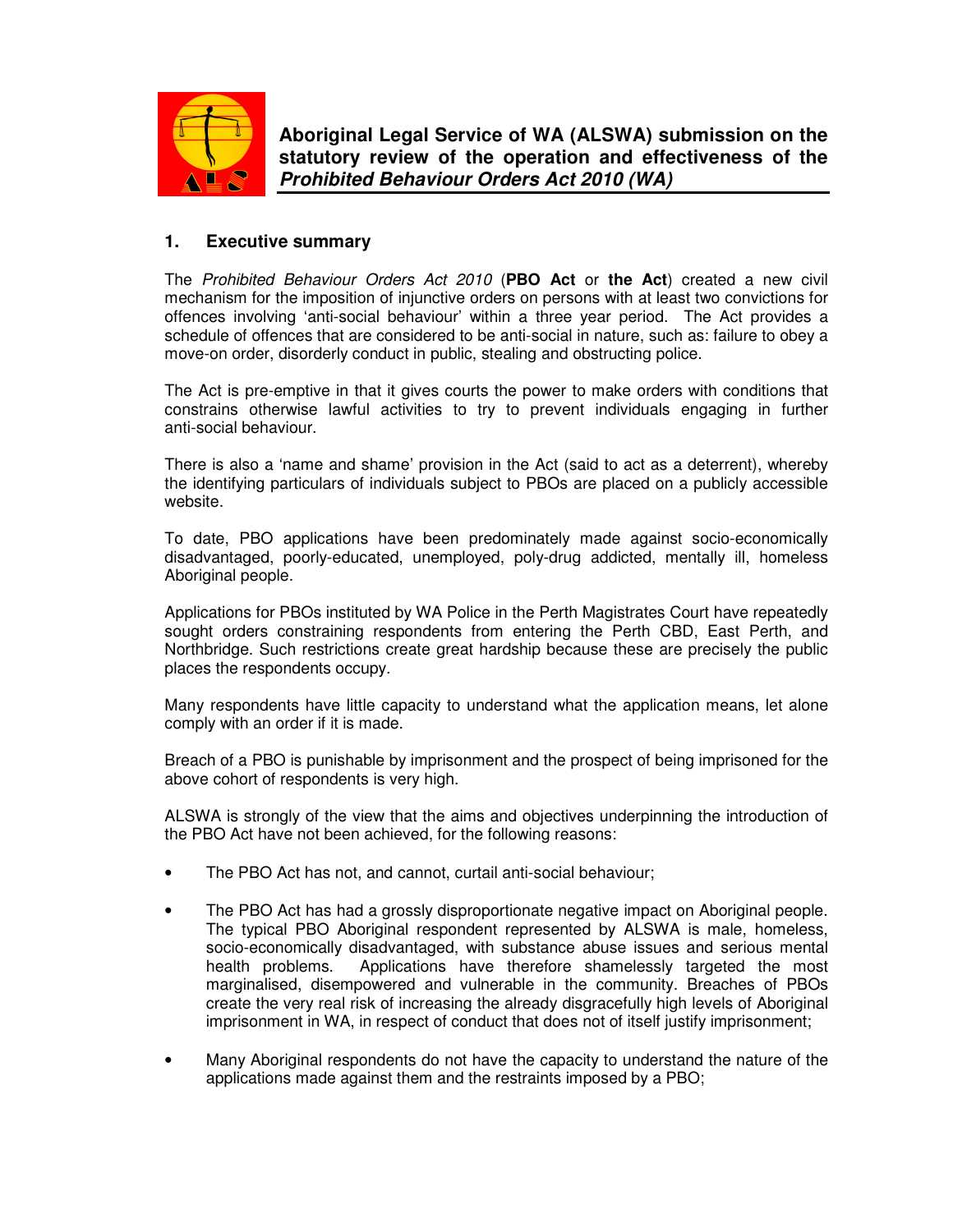• There are already sufficient measures available to WA Police to deal with anti-social behaviour.

There is a push in national and international law to close the gap between Indigenous and non-Indigenous peoples given the massive disparity in lifespan, quality of health, education, and incarceration rates. The PBO Act only serves to increase that gap.

ALSWA's position is that the PBO Act is a pernicious piece of legislation which should be repealed immediately.

## **2. ALSWA**

ALSWA is a community based organisation which was established in 1973. ALSWA aims to empower Aboriginal peoples and advance their interests and aspirations through a comprehensive range of legal and support services throughout WA. ALSWA aims to:

- Deliver a comprehensive range of culturally‐matched and quality legal services to Aboriginal peoples throughout WA;
- Provide leadership which contributes to participation, empowerment and recognition of Aboriginal peoples as the Indigenous people of Australia;
- Ensure that Government and Aboriginal peoples address the underlying issues that contribute to disadvantage on all social indicators, and implement the relevant recommendations arising from the Royal Commission into Aboriginal Deaths in Custody; and
- Create a positive and culturally‐matched work environment by implementing efficient and effective practices and administration throughout ALSWA.

ALSWA uses the law and legal system to bring about social justice for Aboriginal peoples as a whole. ALSWA develops and uses strategies in areas of legal advice, legal representation, legal education, legal research, policy development and law reform.

ALSWA is a representative body with executive officers elected by Aboriginal peoples from their local regions to speak for them on law and justice issues. ALSWA provides legal advice and representation to Aboriginal peoples in a wide range of practice areas including criminal law, civil law, family law, and human rights law. ALSWA also provides support services to prisoners and incarcerated juveniles. Our services are available throughout WA via 14 regional and remote offices and one head office in Perth.

## **3. Introduction**

In 2010, ALSWA made a submission to the Western Australian Parliament, expressing a number of concerns in relation to the Prohibited Behaviour Orders Bill 2010 (WA). ALSWA cited as significant reasons why the PBO Bill should not be made law Western Australia's already high Aboriginal incarceration rates when compared to other Australian jurisdictions, the availability of existing criminal and sentencing laws to sanction anti-social behaviour, the over policing of Aboriginal people and the likelihood that marginalised and vulnerable Aboriginal people would be targeted by PBOs.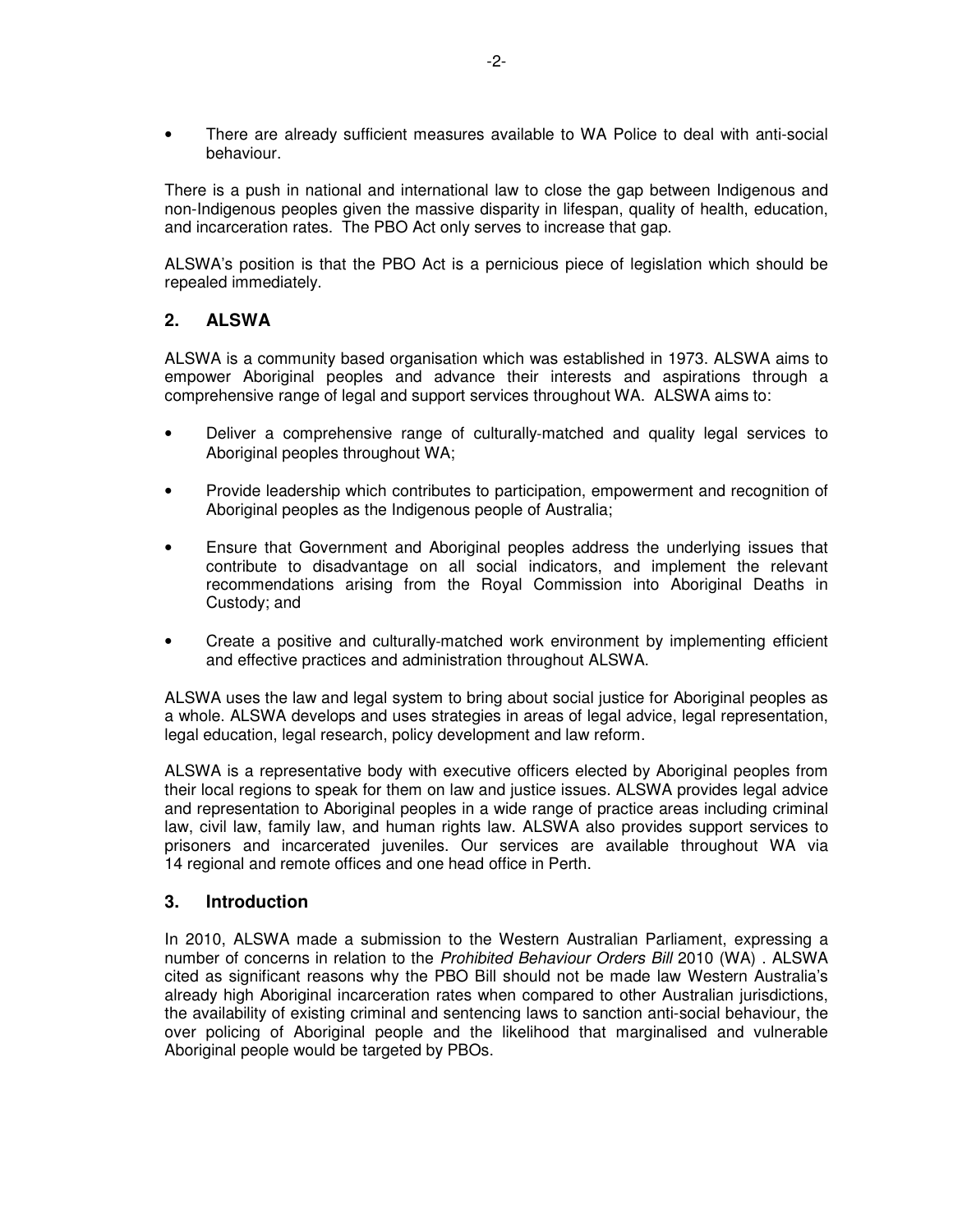The PBO Act enables the imposition of a PBO if:

- The person the subject of the PBO application is over the age of 16 years;
- The person has been convicted of an offence involving anti-social behaviour;
- During the period of 3 years after that conviction the person was again convicted of an offence involving anti-social behaviour;
- Unless constrained, the person is likely to commit another offence involving anti-social behaviour; and
- The granting of the PBO is appropriate in all the circumstances.

The concerns expressed by ALSWA in 2010 have been realised. PBOs have targeted the most marginalised and vulnerable Aboriginal people in Western Australia.

## **4. Statistical analysis**

ALSWA compiled data in 2013 based on the PBO applications where ALSWA had been instructed to act on behalf of respondents to such applications.

The following data arises out of ALSWA''s caseload for 2013:

- 59 PBO applications were active in 2013;
- 18 PBO applications were resolved (31%);
- 41 PBO applications remained unresolved as at 31 December 2013 (69.5%);
- 10 PBOs were granted by the court or consented to (17%);
- 1 PBO was granted with negotiated constraints (1.7%);
- 5 PBO applications were withdrawn (8.4%);
- 2 persons who had PBO applications made against them died (3.4%);
- The average age of a respondent was 37 years old;
- 73% of respondents were male; 27% of respondents were female (43/59, 16/59);
- 64% of the applications constrained the respondent from the entertainment and tourism areas of Perth CBD, Northbridge or East Perth (32/50);
- 56% of respondents were homeless (28/50);
- 29.7% of respondents were in prison (14/47);
- 93.2% of respondents were receiving welfare (41/44);
- 36.1% of respondents were illiterate (13/36);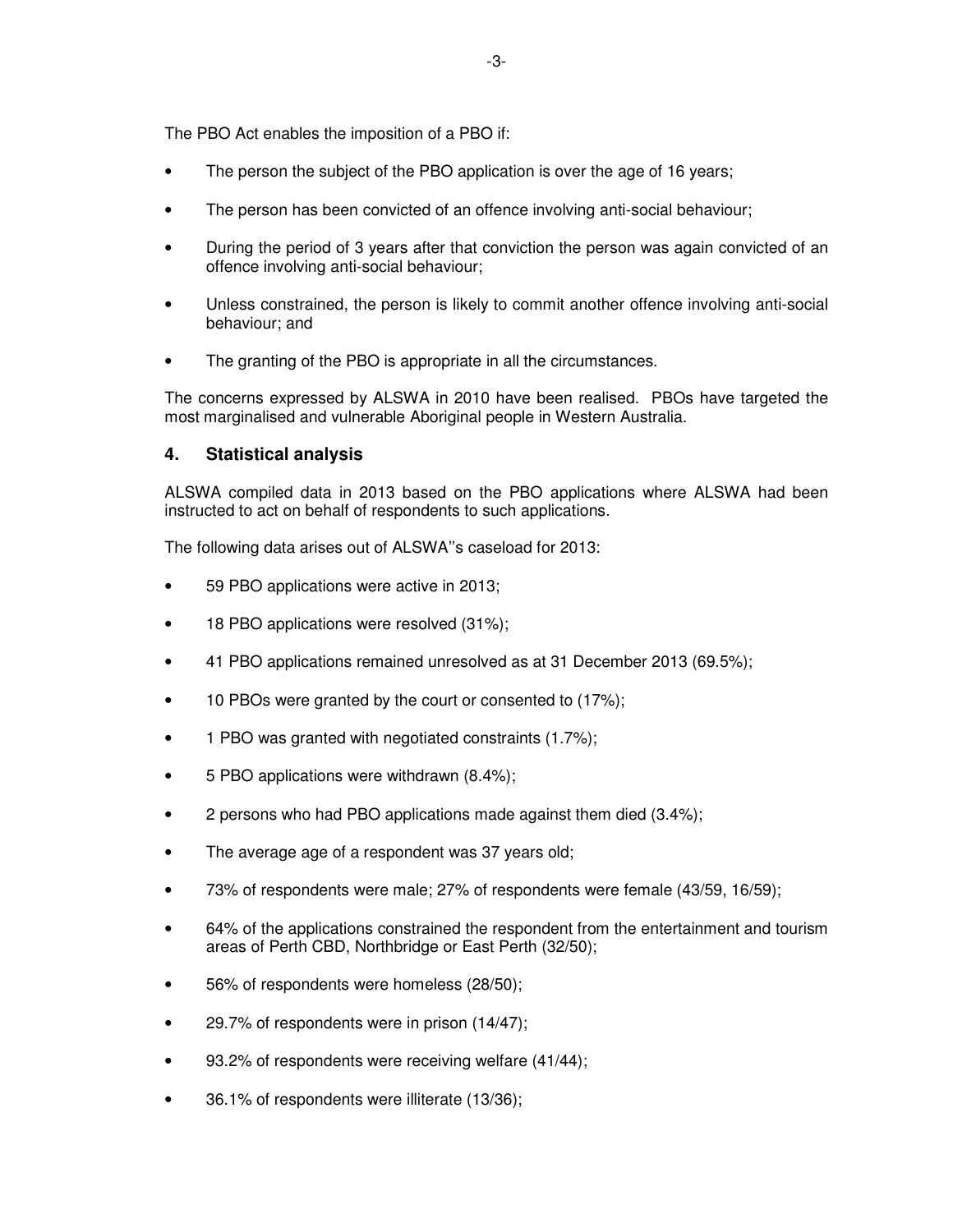- 65.3% of respondents had mental health issues (17/26);
- 52.3% of respondents had some kind of cognitive impairment (8/15);
- 70.5% of respondents had physical health issues (12/17); and
- 96.2% of respondents had substance abuse issues (25/26).

As at 26 July 2013, 114 PBOs had been applied for.

Over half (52%) of all PBO applications were made against Aboriginal people despite Aboriginal people comprising only about 3.5% of the Western Australian population.

As at the same date, 28% (32) of these 114 PBO applications had been granted by the court, 7 of which were against Aboriginal people.

## **5. The impact on the Aboriginal people of Western Australia**

The above statistics provide a disturbing snapshot of the impact of the PBO Act on Aboriginal people.

The serious personal, health and other issues faced by most Aboriginal respondents means that most, if not all, have little or no capacity to comply with a PBO.

Many Aboriginal respondents have numerous convictions for non-compliance with police or court orders such as breaching move on orders, breaching community based dispositions and breaching bail. These patterns of non compliance will simply be replicated in the event of the imposition of a PBO. It is inevitable that repeated breaches of PBOs will eventually culminate in Aboriginal respondents being imprisoned. These issues are elaborated upon in the discussion below.

## **5.1 Disproportionate impact on Aboriginal peoples of Western Australia**

Aboriginal people are more likely to find themselves before criminal courts and more likely to have a PBO imposed upon them. Over half of the PBO applications are made against Aboriginal persons, while Aboriginal persons represent approximately 3.5% of Western Australia's population.

The historical and cultural factors underpinning the propensity for Aboriginal people to congregate in public spaces, in combination with punitive and, at times, discriminatory policing practices, means Aboriginal people are much more likely to come into adverse contact with police. This is particularly so when Aboriginal people assemble together in public spaces. Aboriginal people are therefore inherently more likely to be charged, and charged more frequently, with relatively minor street-based criminal offences than other members of the community. It is precisely these offences which the PBO Act deems to be 'anti-social', and thereby functions to expose such Aboriginal persons to applications for a PBO.

## **5.2 Homelessness**

The majority of PBO applications to date have been framed so as to constrain Aboriginal respondents from entering the Perth CBD, Northbridge and East Perth areas.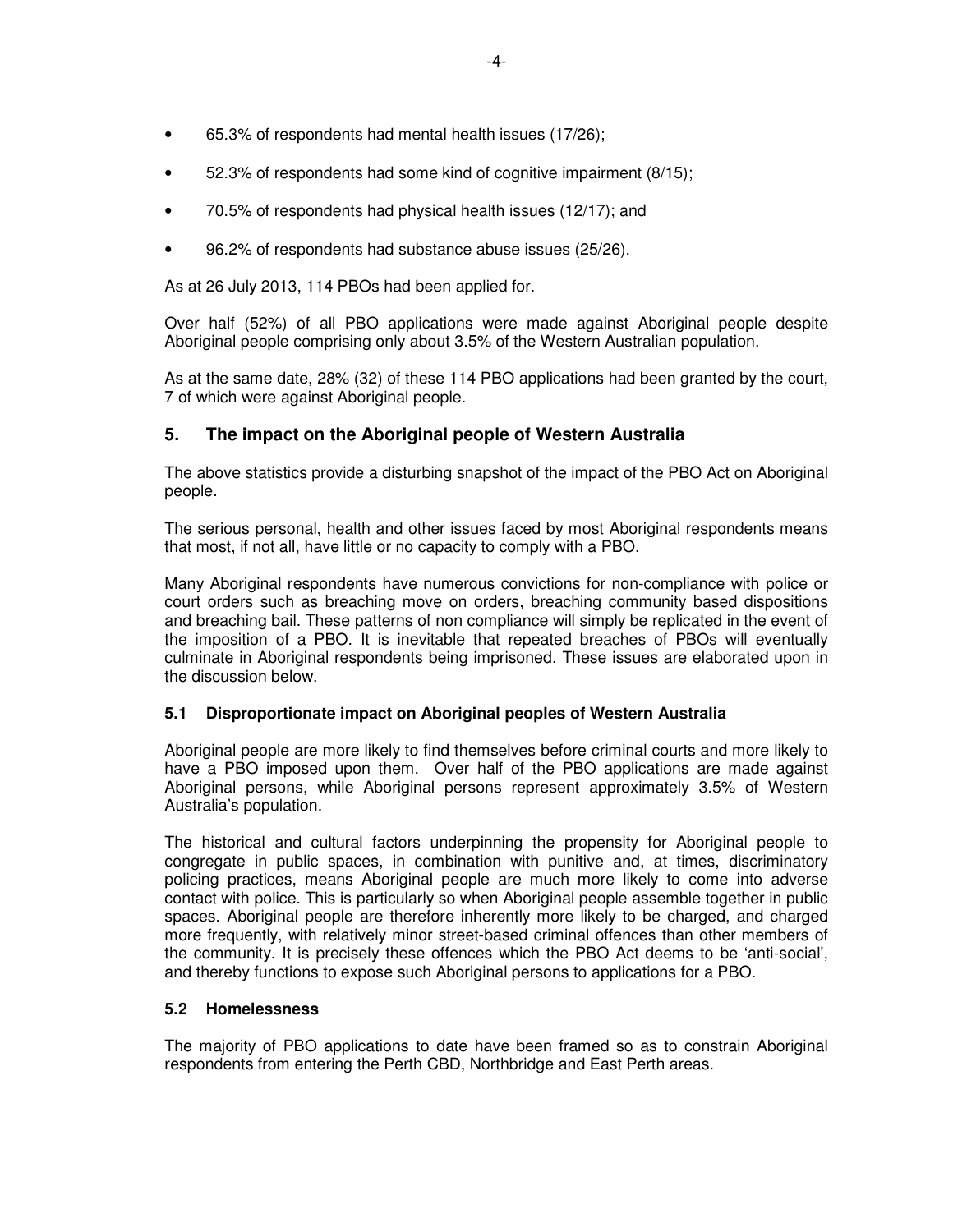As stated above, the majority of respondents are homeless. The urban architecture of the Perth CBD and Northbridge areas are commonly the only practical shelter a homeless person can seek when they are sleeping rough. Further, homeless support services and agencies, such as soup kitchens and drop in centres, are located in these inner city areas. There are very few homeless services and agencies outside the inner city.

A PBO therefore has the potential to deny a homeless Aboriginal respondent from accessing the critical support provided by homeless agencies and services, as well as denying them a place to live and belong within their community.

As has already been noted, the likelihood of compliance with a PBO in these circumstances is remote. From a humanitarian perspective, a PBO also has the real potential to be coercive, cruel and cause undue hardship.

## **5.3 Mental health**

The majority of Aboriginal respondents to PBO applications have serious and, at times, debilitating mental health issues, with a significant cohort also having some kind of co-morbid cognitive impairment. Again, cognitive impairment bears centrally on the issue of a respondent's capacity to understand PBO applications and comply with the terms of a PBO. The imposition of a PBO on an Aboriginal respondent who is without a full capacity to understand the terms of an order is very arguably a breach of the State's duty towards the welfare of its subjects.

### **5.4 Substance abuse**

The overwhelming majority of Aboriginal respondents have significant substance abuse issues. Many of Aboriginal respondents have poly-substance abuse issues which remain untreated and substantially impact on physical and mental health, further compromising the ability to understand PBO applications and comply with the terms of a PBO.

## **5.5 Physical health**

A large proportion of Aboriginal respondents have major issues with their physical health. PBOs therefore affect people who are in greater need of medical attention than the general population. Constraints on the ability to access medical assistance will inevitably exacerbate existing medical problems predispose Aboriginal respondents to further medical problems and further contribute to high Aboriginal mortality rates.

#### **5.6 Literacy**

The above statistics demonstrate that, typically, Aboriginal respondents are poorly educated and illiterate. They are also totally guileless and unsophisticated.

An example of the typical constraints sought through a PBO is as follows:

a. The Northbridge exclusion area, being the area bounded by the perimeter commencing from the southern corner of Stirling Street and Roe Street, continuing west along the southern border of Roe Street to Lake Street, north along the western boundary of Lake Street to Newcastle Street, east along the southern boundary of Newcastle Street to Stirling Street, and south along the eastern boundary of Stirling Street to Roe Street; and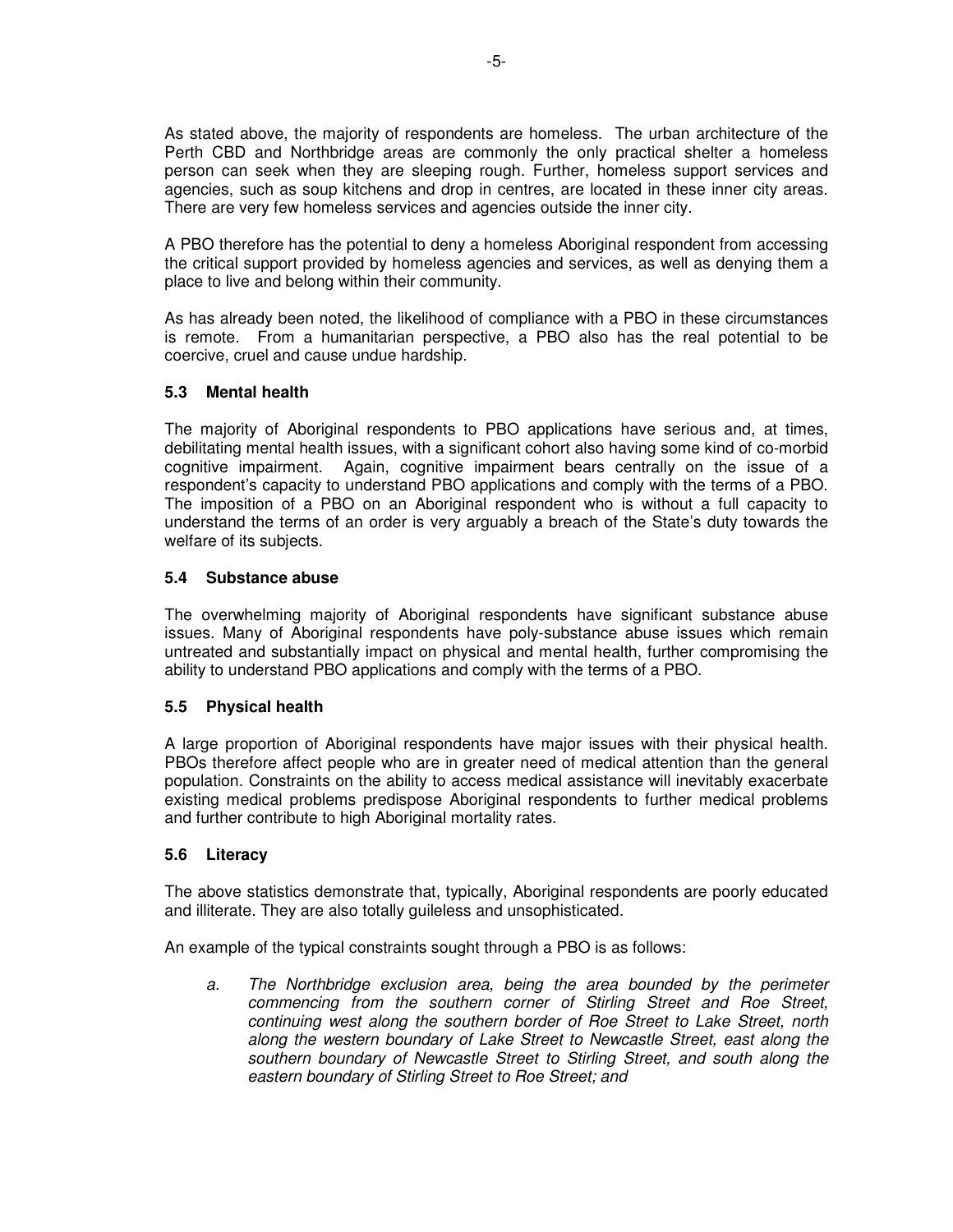b. The Perth exclusion area, being the area bounded by the perimeter commencing from the southern corner of Barrack Street and St Georges Tce, continuing west along the southern border of St Georges Tce to William Street, north along the western boundary of William Street to Wellington Street, east along the northern boundary of Wellington Street to Barrack Street, and south along the eastern boundary of Barrack Street to St Georges Tce.

These constraints are difficult to understand, even for a reasonably well educated non Aboriginal layperson, because they require a capacity to visualise the geography of the inner city and specific parts of streets. They present almost insurmountable problems of comprehension and understanding for unsophisticated, poorly educated Aboriginal respondents with poor literacy and impaired cognitive skills.

## **5.7 Definition of anti-social behaviour**

The object of the PBO Act is:

to make orders that constrain offenders who have a history of anti-social behaviour and for related purposes.

At its core anti-social behaviour is such a loose and subjective concept as to be almost undefinable and as such, should have no place in a positivist legal system. For example, prosecutions in NSW and Queensland in relation to charges of offensive or disorderly behaviour where Aboriginal people have sworn at police officers have failed, because courts have found that coarse language now forms part of everyday communications and has long lost its capacity to affront, offend or annoy. However, convictions for disorderly behaviour in WA where the offence involves no more than swearing at police are routinely relied upon as anti social behaviour justifying the making of a PBO.

#### **5.8 Publication of details of restrained people**

Section 34 of the PBO Act requires the CEO of the Department of the Attorney General to publish on a website the personal details of a person constrained by a PBO. During the second reading speech for the PBO Bill, the then Attorney General, Mr Porter, indicated that this was to enable members of the public to report breaches of a PBO to police.

The publication of a person's name, photograph, residence and nature of the constraint imposed is a serious encroachment on their privacy as a citizen, especially where no criminal offence has been committed and where these details could be republished by anyone in any manner.

ALSWA is also concerned that the publication of personal details and photographs will contribute to the negative stereotyping and racial vilification of Aboriginal people. The risk of vigilantism in these circumstances cannot be underestimated.

Finally, homeless Aboriginal people who are the subject of PBOs are in almost daily contact with police, making enforcement of PBO through publication on the website otiose.

#### **5.9 Procedural fairness**

The pre-emptive nature of PBOs represents a shift to sanctioning lawful activities prior to the commission of a criminal offence rather than prescribing penalties for proven criminal conduct after the fact.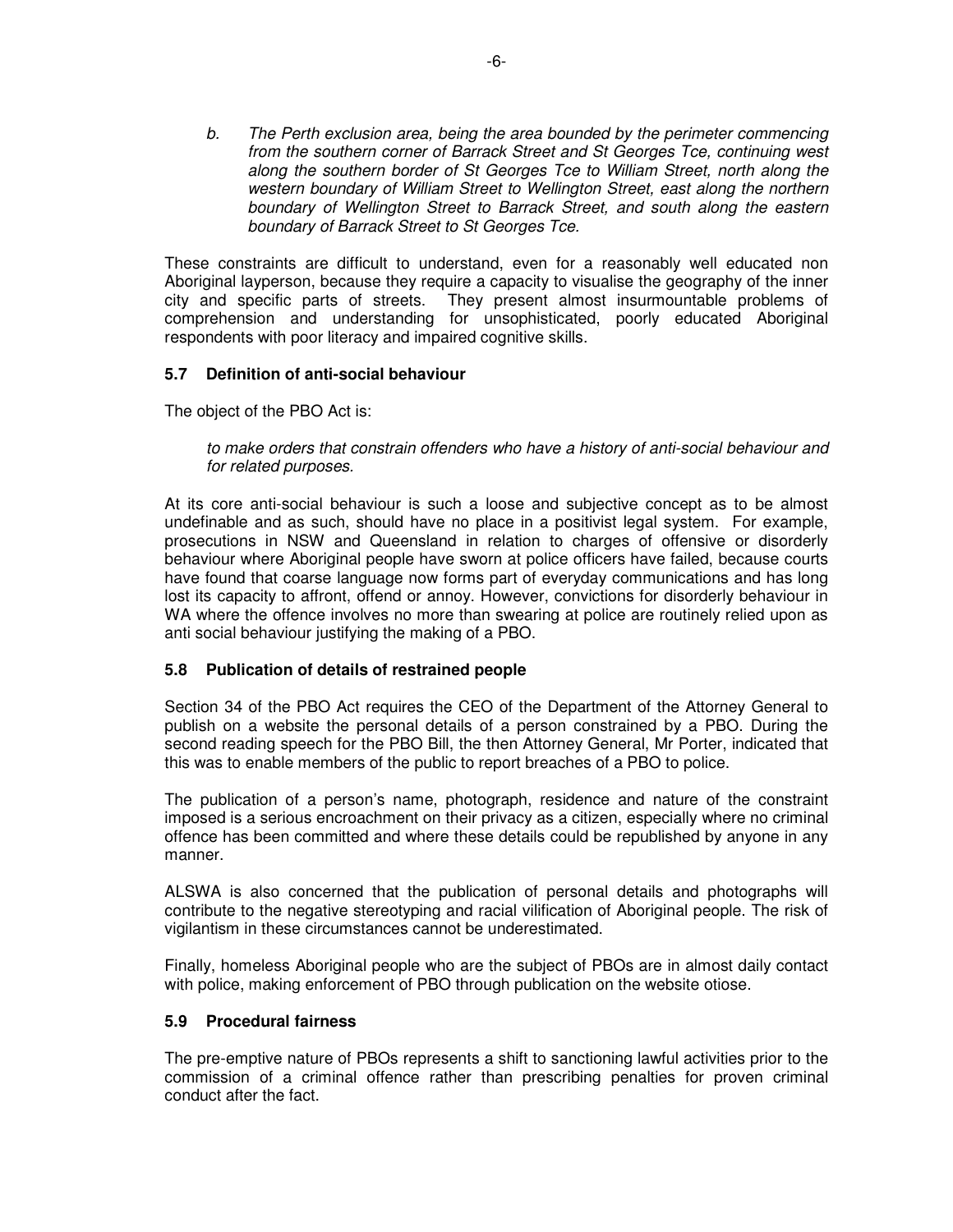PBOs are civil orders but have criminal penalties on a breach, including imprisonment. They therefore blur the line between civil and criminal law.

Under section 3(2) of the PBO Act, prescribed offences are deemed to involve anti-social behaviour unless there is proof to the contrary.

However, most Aboriginal respondents are completely incapable of providing instructions in relation to alleged offending constituting anti social behaviour by dint of their social circumstances. It is therefore almost impossible for Aboriginal respondents to discharge the reverse onus of proving to the contrary that an offence does not involve anti social behaviour. The reverse onus contained in section 3(2) of the PBO Act is inherently unfair and almost impossible to discharge.

No witnesses, including police officers, have been called at a PBO application to give viva voce evidence in relation to offending alleged to constitute anti social behaviour. It follows that no witness has been cross examined as to whether the offending relied upon is truly anti social in character.

Rather, the practice is that Statements of Material Facts, previously assembled by police for use in criminal prosecutions, are relied upon as proof of offending constituting anti social behaviour for the purposes of s3(2) of the PBO Act. Statements of Material Facts are, by definition, limited to a summary of alleged offending only. They are also notorious for being inaccurate or incomplete.

Further, as noted, Aboriginal respondents from acutely disadvantaged backgrounds are not in a position to give coherent instructions about conduct described in Statements of Material Facts, nor to give evidence in PBO proceedings. ALSWA is strongly of the view that, on almost every level, the PBO Act itself, along with the way PBO applications are conducted, is inherently procedurally unfair.

The State is in a position of enormous forensic superiority to the typical Aboriginal PBO respondent. The disparity of arms is irremediable.

Additionally, courts considering PBO applications have been urged to have regard to the entirety of an Aboriginal respondent's criminal history when considering relevant offences under section 8. As most Aboriginal respondents have criminal histories spanning may years, comprising numerous prescribed offences (in ALSWA's experience, most respondents have more than 50 prior convictions which also constitute prescribed offences), it is gravely prejudicial and borders on the impossible if an Aboriginal respondent is asked to provide instructions on each and every prior conviction which may qualify as a prescribed offence under the PBO Act. Likewise, in the unlikely event that an Aboriginal respondent gave evidence at a PBO application, their capacity to give coherent evidence in relation to their criminal history is nonexistent.

Section 9(3) also makes a person's entire criminal record relevant to the court when considering whether to make a PBO against a person. It is important to note, however, that section 7(2) of the Sentencing Act (1995) provides that a person's criminal record is not an aggravating factor in sentencing. In a similar vein, section  $7(2)$  of the Sentencing Act provides that a previous sentence which has not achieved the purpose for which it was imposed is also not to be regarded as an aggravating factor for sentencing purposes. These important principles are ignored in the PBO Act.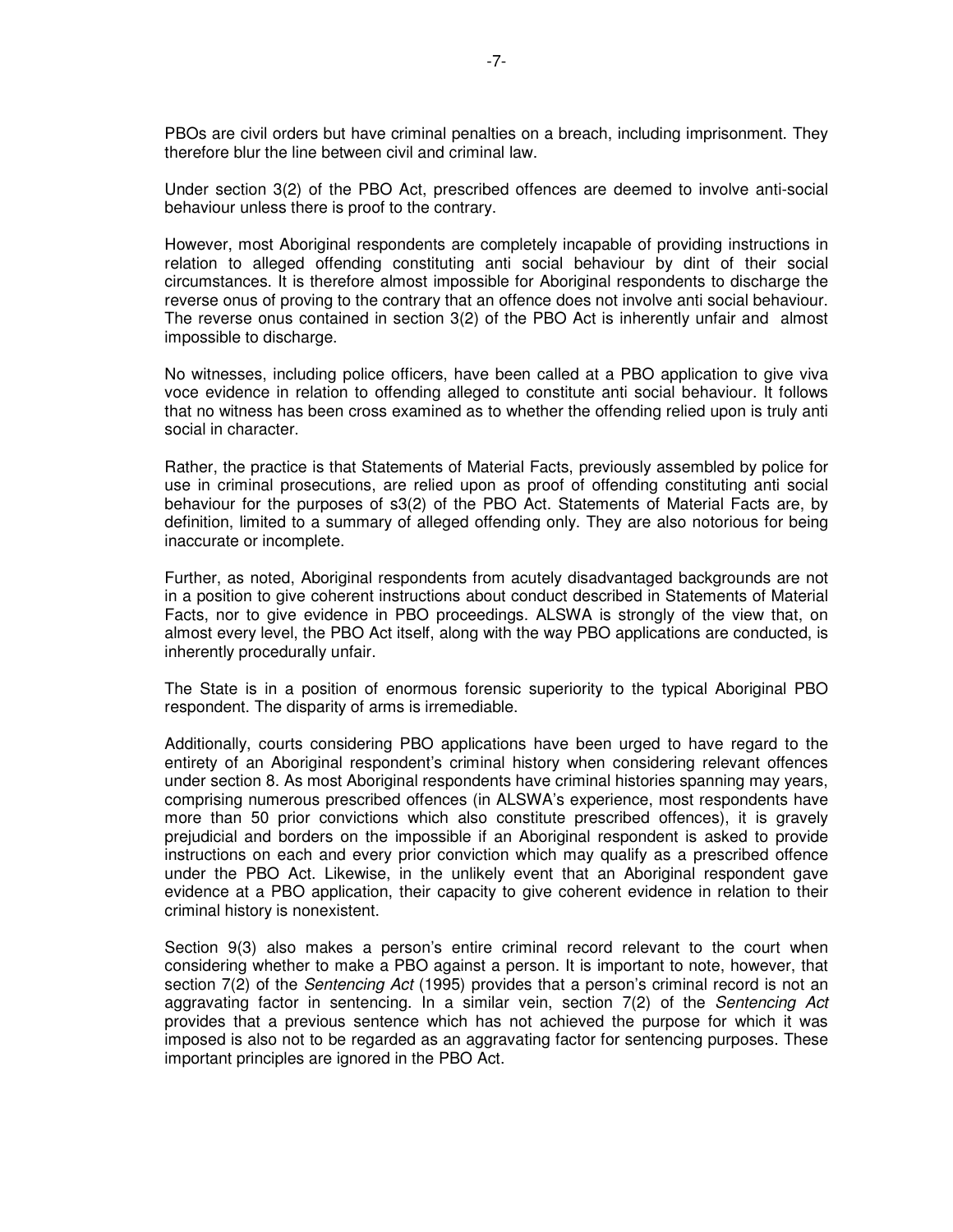### **5.10 Resources at ALSWA**

The burden placed on ALSWA in seeking to provide assistance and representation to clients who are the subject of PBO applications has been very considerable. ALSWA has assumed the workload involved in acting for respondents for PBOs without any additional resourcing or funding. The time is fast approaching where ALSWA will reach full capacity and have to turn respondents away.

This brings into sharp relief questions in relation to access to justice. The most vulnerable in our community should have appropriate access legal assistance, especially when facing proceedings as draconian as applications for PBOs. Put another way, it is an anathema in a civilised society when the most vulnerable cannot access appropriate legal services when facing proceedings which will severely inhibit their freedom of movement and association and which may also result in their imprisonment.

The PBO Act is a State law which is enforced by State authorities. It is unique to Western Australia. The resourcing exigencies confronted by ALSWA in seeking to assist disadvantaged Aboriginal clients provides a further example of the dire need for State Government funding for ALSWA for the provision of front line services in relation to the enforcement of State laws.

### **5.11 International framework**

The Act breaches the obligations of the Australian government as they relate to several international instruments.

#### **5.12 Freedom of movement**

Article 12 of the International Covenant on Civil and Political Rights states:

Everyone lawfully within the territory of a State shall, within that territory, have the right to liberty of movement and freedom to choose his residence.

The restrictions placed on Aboriginal respondents limit their freedom of movement. As noted above, PBOs have predominantly constrained Aboriginal respondents from entering into inner urban areas; areas that are important hubs for transport, the support of the homeless, medical services and social interaction. For this reason, the constraints that limit an individual's right of movement are a breach of a fundamental human right.

## **5.13 Right to shelter**

Article 11 of the International Covenant of Economical, Social and Cultural Rights states:

Every person has the right to an adequate standard of living, which includes the right to adequate housing.

As noted above, Aboriginal respondents are often homeless and are inherently vulnerable. As a result, high-density urban spaces are the only areas that provide enough shelter for homeless persons to occupy. Constraints that limit access to key city spaces breach Aboriginal respondents right to shelter.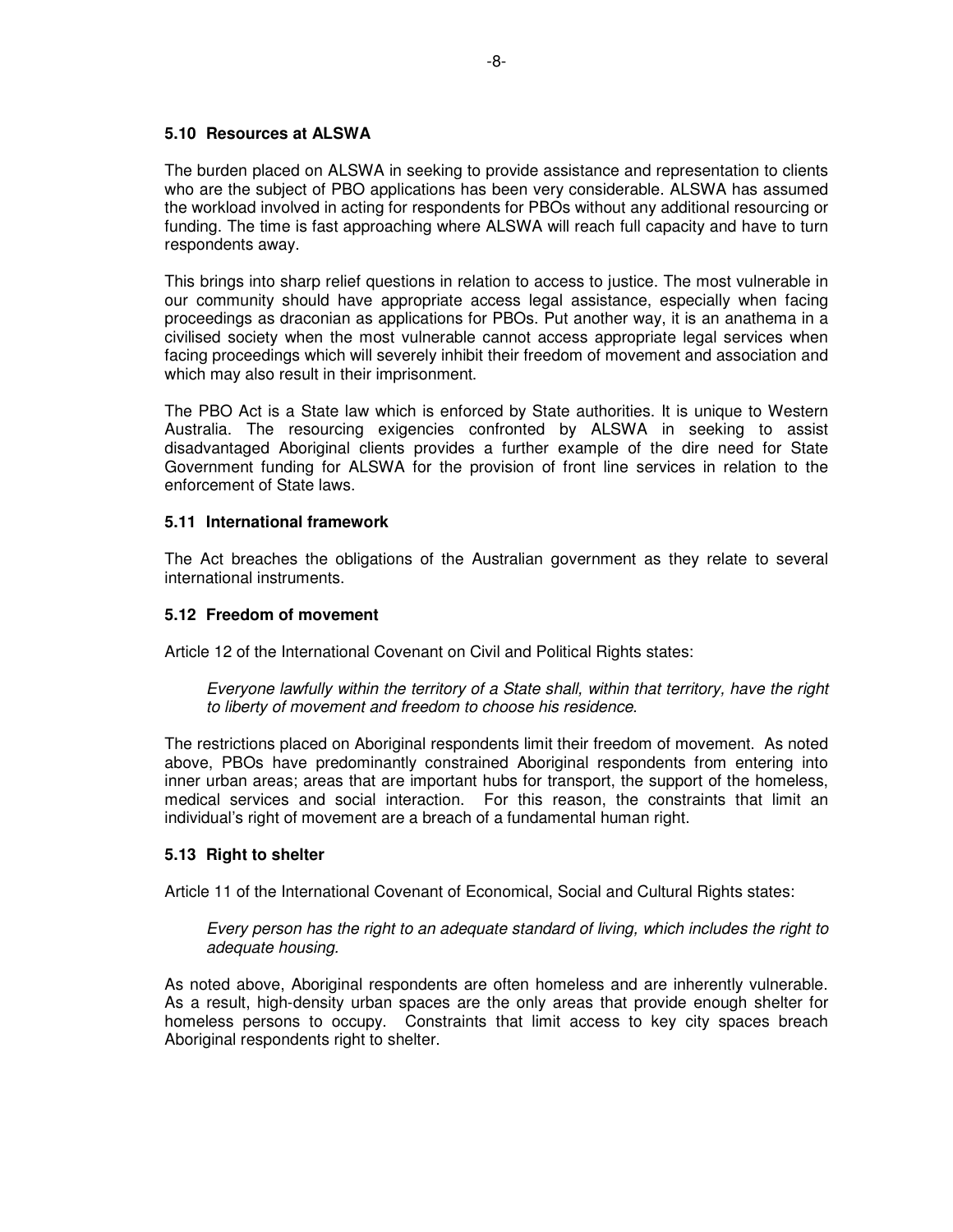Prohibitions on interacting with specified family or community members, where there is no threat posed to the safety of the specified individual, may impose upon a person's right to associate with their family and other Aboriginal people, which arguably infringes upon the rights of association and assembly<sup>1</sup> and the rights of Indigenous peoples.<sup>2</sup>

## **5.15 Rights of the child**

l

Publication of details relating to children removes important privacy and identification protections for children, which could amount to an infringement of Article 16 of the UN Convention on the Rights of the Child, which provides:

- 1. No child shall be subjected to arbitrary or unlawful interference with his or her privacy, family, home or correspondence, nor to unlawful attacks on his or her honour and reputation.
- 2. The child has the right to the protection of the law against such interference or attacks.

## **5.16 Parallel legislation: The UK experience with ASBOs**

The PBO Act is modelled on the UK Crime and Disorder Act 1998, which creates Anti Social Behaviour Orders (ASBOs). ASBOs are a law and order mechanism introduced by the UK Government in 1999. In 2010 the newly elected government in the UK expressed its intention to remove ASBOs, citing high breach rates and a decline in the number issued. $3$ 

The effectiveness of ASBOs has been widely criticised in the UK. Concern has been repeatedly raised that ASBOs have become badges of honour for those engaging in anti-social behaviour and have therefore not just failed to discourage, but have actually encouraged anti-social behaviour.<sup>4</sup>

In July 2010, the UK Home Office launched a review of the existing legislation relating to anti-social behaviour. The review noted the following:

- (a) Use of ASBOs had fallen by more than 50% since 2005;
- (b) Some of the tools used to curb anti social behaviour (in particular, ASBOs) were too slow and expensive;
- (c) The number of breaches of ASBOs had increased, suggesting that their use was not an effective deterrent. Of the 21,645 ASBOs issued between 1 June 2000 to

<sup>1</sup> See for example, Article 20 of the *Universal Declaration of Human Rights*, Articles 21 and 22 of the

*International Covenant on Civil and Political Rights* and Article 15 on the *Convention on the Rights of a Child*. 2 See in particular, Articles 1, 2, 3, 8, 9, 11 of the *United Nations Declaration on the Rights of Indigenous Peoples*.

<sup>&</sup>lt;sup>3</sup> "Anti-social Behaviour, Crime and Policing Bill Fact sheet: Replacing the ASBO". The British Home Office. October 2013

<sup>4</sup> http://www.dailymail.co.uk/news/article‐2148413/Goodbye‐Asbo‐badge‐honour‐prized‐young‐louts.html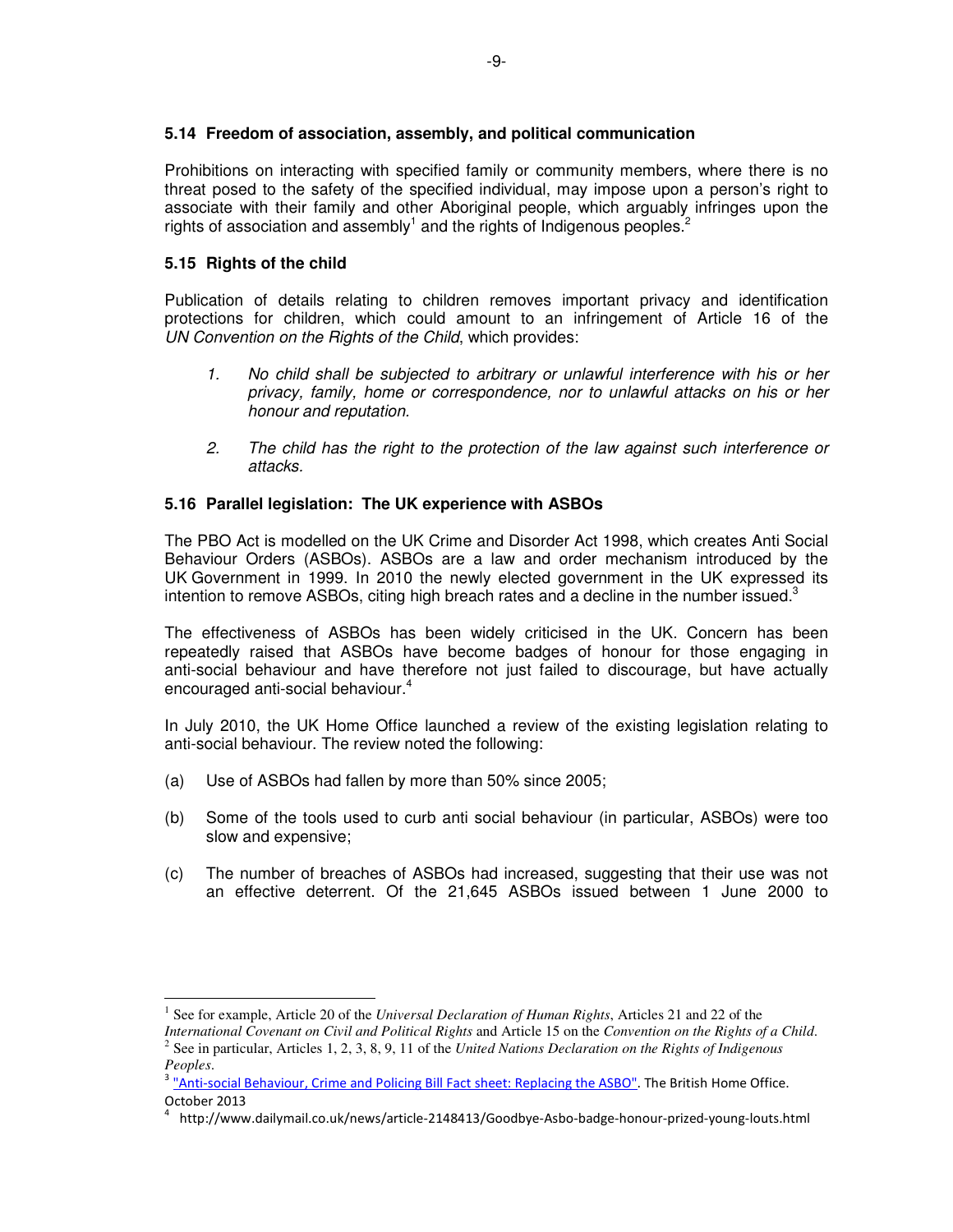31 December 2011, 57.3 per cent (12,408) had been breached at least once,<sup>5</sup> and of those that were breached, breaches occurred at least 4 times on average<sup>6</sup>;

(d) The existing tools to deal with underlying causes of anti-social behaviour are under-used.

On 22 May 2012, the UK government published a White Paper, Putting victims first: more effective responses to anti-social behaviour setting out its plans for dealing with anti-social behaviour. This paper was highly critical of ASBOs, ultimately stating that ASBOs "do not work as well as they should"<sup>7</sup>, and "fail to protect victims and communities in the long-term."<sup>8</sup> Further, the report admitted that a "major flaw of the ASBO [was] that by focusing solely on prohibitions and enforcement, ASBOs fail to change the behaviour of the perpetrator, and therefore fail to stop breaches and protect victims."

ASBOs now suffer from a perception of being outdated and ineffective. A 2012 survey showed only 8% of Britons believe ASBOs have been successful in curbing anti-social behaviour in the UK.<sup>10</sup>

The UK legislation around the ASBO system is currently under review.

## **6. Conclusion and ALSWA recommendation**

ALSWA has witnessed firsthand the unremittingly negative impact that the enforcement of the PBO Act has had on

Aboriginal people in WA. ALSWA has, and will continue to, vigorously represent Aboriginal respondents in objecting to PBO applications.

It is completely unclear whether the introduction of PBOs has, or will have, any impact whatsoever in curbing anti-social behaviour in WA. If the UK experience is anything to go by, PBOs will fail dismally to address anti social behaviour.

What is abundantly clear is that the PBO Act is an ill conceived and pernicious piece of legislation, which targets the most vulnerable in our community - the homeless, those with mental health and cognitive impairments, poly substance abusers and the indigent. It acts to criminalise poverty. The continued enforcement of the PBO Act will further marginalise and exclude such people and ultimately culminate in their imprisonment. The introduction and enforcement of the PBO Act is indicative of a community which has little or no regard for the humanity of its most vulnerable citizens.

Members of the judiciary have also expressed serious concerns about the operation of the PBO Act. For example, in May last year Magistrate Heaney admonished WA Police for instituting an application for a PBO against a homeless, alcohol and drug addicted Aboriginal man , labelling the proceedings a "waste of time and paper" because the threat of jail or a \$6,000 fine would be pointless, as the man "wouldn't have had six cents on him". Magistrate Heaney also criticised the imposition of prohibited areas on the man noting that "it's silly to

l

<sup>&</sup>lt;sup>5</sup> Page 2: http://www.homeoffice.gov.uk/publications/science-research-statistics/research-statistics/crimeresearch/asbo‐stats‐england‐wales‐2011/asbo11snr?view=Binary

<sup>6</sup> Page 3: http://www.official‐documents.gov.uk/document/cm83/8367/8367.pdf

<sup>&</sup>lt;sup>7</sup> Ibid

 $^8$  Ibid, p16

 $<sup>9</sup>$  Ibid, p25</sup>

<sup>10</sup> Page 3: http://www.angus‐reid.com/wp‐content/uploads/2012/02/2012.02.22\_Asbos\_BRI.pdf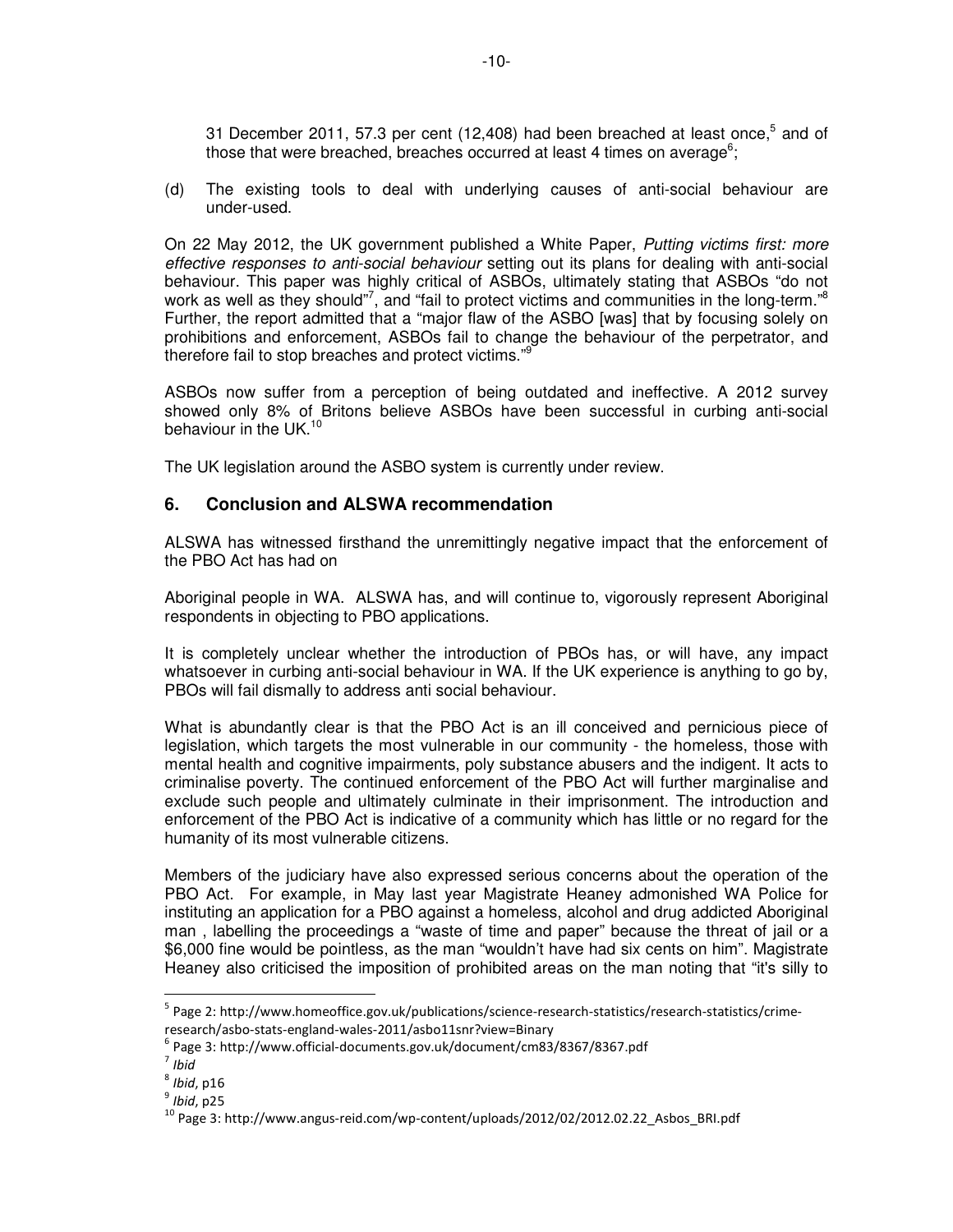expect Mr .... to be taking this map around with him everywhere he goes and that he can go in Wellington street, he can't walk up and down Barrack Street."

On 16 August 2011, in the course of debate concerning a disallowance motion in respect of the PBO Bill, Mr Michael Mischin MLA said:

"When this legislation was debated, the opposition and the Greens made a variety of extravagant claims about how it would be used. Those claims have been persisted with as the foundation for this motion. **The government maintains that the legislation will be used to target serious repeat offenders, and that the scheduled list of offences will aid in this approach.** The police are taking a cautious and methodical approach to their training and the implementation of the act to ensure it will be used appropriately and in line with the government's intentions. **If, at the first review of the act, the Greens can point to overuse or misuse of any of the prescribed offences, the government will consider the arguments at that time...**" (emphasis added)

**Recommendation:**

**ALSWA strongly recommends that the PBO Act be repealed.**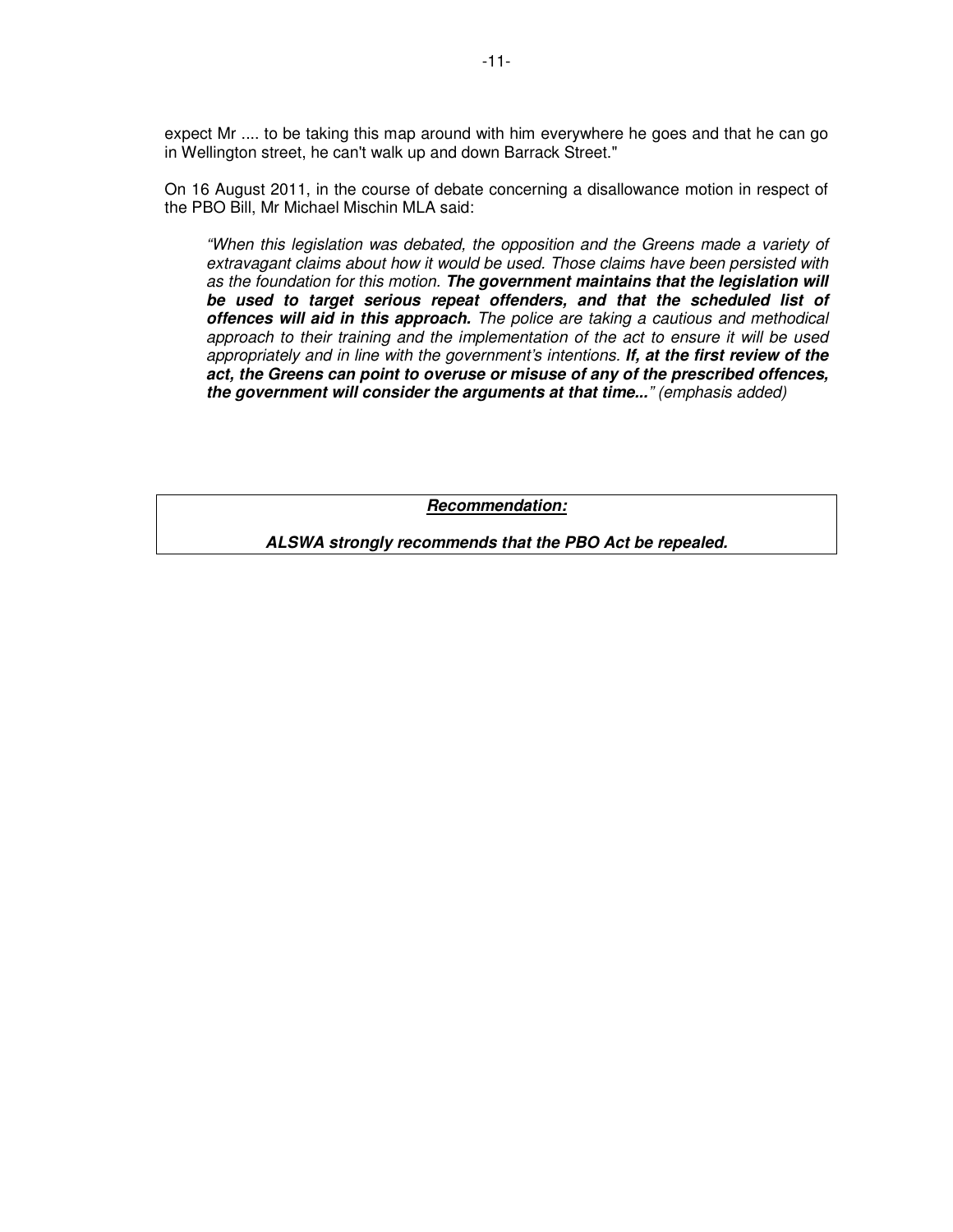### **APPENDIX: Case Studies**

#### **Mr A.**

#### **1. Personal circumstances**

Mr A is a homeless, alcoholic, Aboriginal man who has a cognitive impairment as a result of sniffing solvents.

#### **2. Criminal History**

Mr A's criminal record largely comprises low-level public order type offending. He has 16 convictions for breaching a move on order, 23 convictions for breaching bail, as well as 48 convictions in relation to various Public Transport Authority regulatory offences. These convictions are casually connected to his deprived personal circumstances.

#### **3. Details of the PBO Application**

A PBO application was instituted seeking to exclude Mr A from entering Northbridge and the Perth CBD for a period of 18 months.

The relevant offence relied on for the purposes of  $s8(2)(a)(i)$  of the PBO Act was an offence of failing to obey a move-on order which involved Mr A sitting on a bench seat in Northbridge 3½ hours after being served with a move on notice directing him to leave that area.

The relevant offence relied on for the purposes of  $s8(2)(a)(ii)$  of the PBO Act was another offence of failing to obey a move-on order where Mr A was ordered to move 1km from Northbridge. Mr A was found by police 3½ hours later sniffing glue (which is not an offence) and drinking alcohol (street drinking is punishable by a fine only) in East Perth. He was approximately one kilometre from Northbridge.

ALSWA's submission at the hearing of the application for a PBO was that, although both offences were prescribed offences under the PBO Act, they did not satisfy the definition of anti-social behaviour so as to justify the imposition of a PBO.

Further, the first relevant offence was committed on the border of the exclusion area proposed under the PBO application and the second relevant offence was outside the exclusion area. Hence, the determination of the exclusion area bore little connection with Mr A's offending history.

A PBO was granted in preventing Mr A from entering the Perth CBD and Northbridge areas for 18 months.

#### **4. Effect of the PBO**

Mr A has already breached the PBO on two occasions and could easily have been sentenced to a term of imprisonment. It is highly likely that, because of his cognitive impairment, Mr A does not understand the terms of the PBO. Further, Mr A's personal circumstances point strongly to the fact that Mr A has little capacity to comply with it.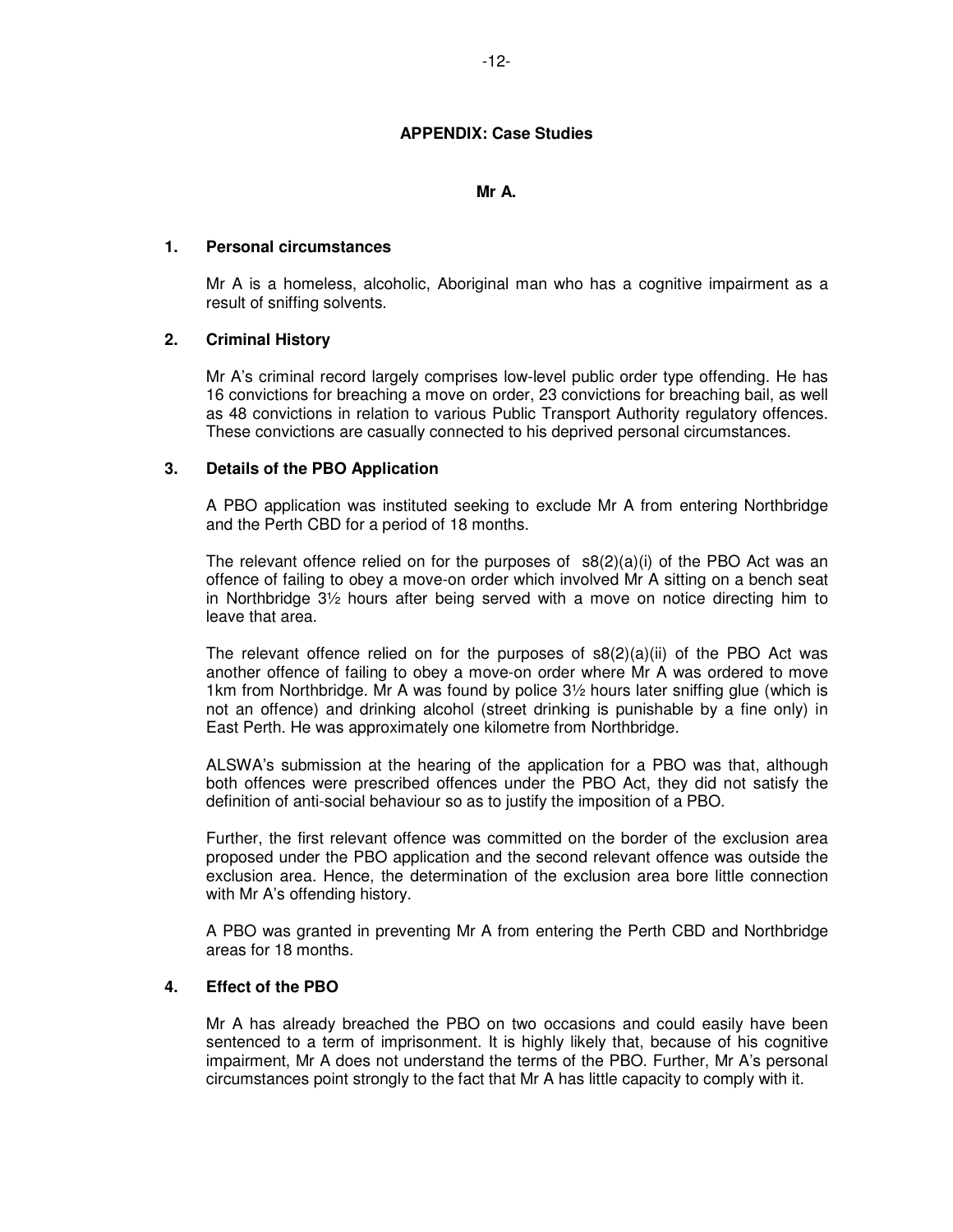#### **Ms B.**

#### **1. Personal circumstances**

Ms B is a homeless, alcoholic, Aboriginal woman. Ms B has experienced domestic violence. Ms B has several serious health issues, including diabetes and a thyroid problem.

### **2. Criminal History**

Ms B's criminal record is predominately made up of minor public order type offending. She has 22 convictions for breaching a move on order, 45 convictions for breaching bail, 28 convictions for disorderly behaviour, four convictions for trespassing and four convictions for street drinking.

### **3. Details of the PBO Application**

A PBO application sought to exclude Ms B from entering Northbridge and Perth CBD for 18 months.

The relevant offences relied upon for the purposes of  $s(2)(a)$  of the PBO Act involved charges of disorderly behaviour where Ms B had sworn at police.

### **4. Effect of the PBO**

The PBO would restrict Ms B from accessing homeless services in the Northbridge area such as RUAH and programs to assist with her with her alcohol issues.

The publication of her personal details on the website could compromise her safety as a victim of domestic violence.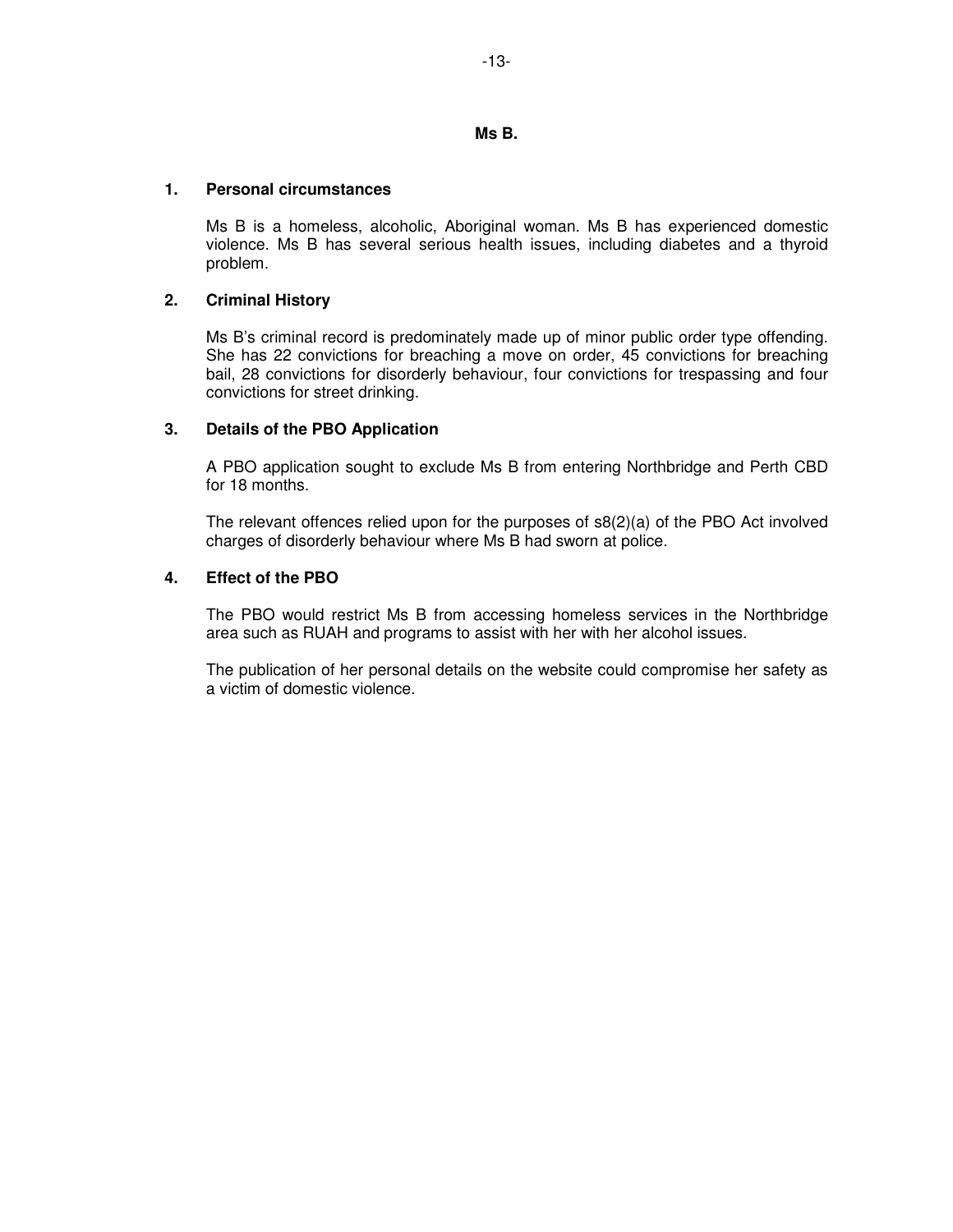### **Mr C.**

## **1. Personal circumstances**

Mr C is a 39 nine year old homeless Aboriginal man who suffers from cognitive impairment and serious psychological problems. He endured a traumatic childhood and suffered abuse when in foster care. He has abused alcohol and drugs from an early age. Mr C was recently admitted to Graylands Hospital where there were observations of psychotic behaviour, poly-substance abuse, and possible schizophrenia.

## **2. Criminal History**

Mr C has an extensive criminal history dating back to 1985. The offending history is a direct function of his difficult early life and more recently, his mental health problems.

## **3. Details of the PBO Application**

A PBO application sought to exclude Ms B from entering a specific part of Northbridge.

Mr C was in custody in relation to criminal matters at the time of the hearing of the application for the PBO. Mr C appeared in court in a distressed condition and was not wearing a shirt.

ALSWA's submissions at the hearing included that:

- Mr C suffered from significant mental health issues and would have real difficulty in complying with terms of the PBO; and
- Mr C's pending criminal proceedings were likely to result in a substantial term of immediate imprisonment, making the imposition of a PBO a futile exercise.

A PBO was granted for 18 months.

## **4. Effect of the PBO**

Mr C's criminal proceedings are listed for hearing in June 2014. Immediate imprisonment is inevitable and for some time. As noted above, the imposition of a PBO in these circumstances is an exercise in futility and a waste of resources.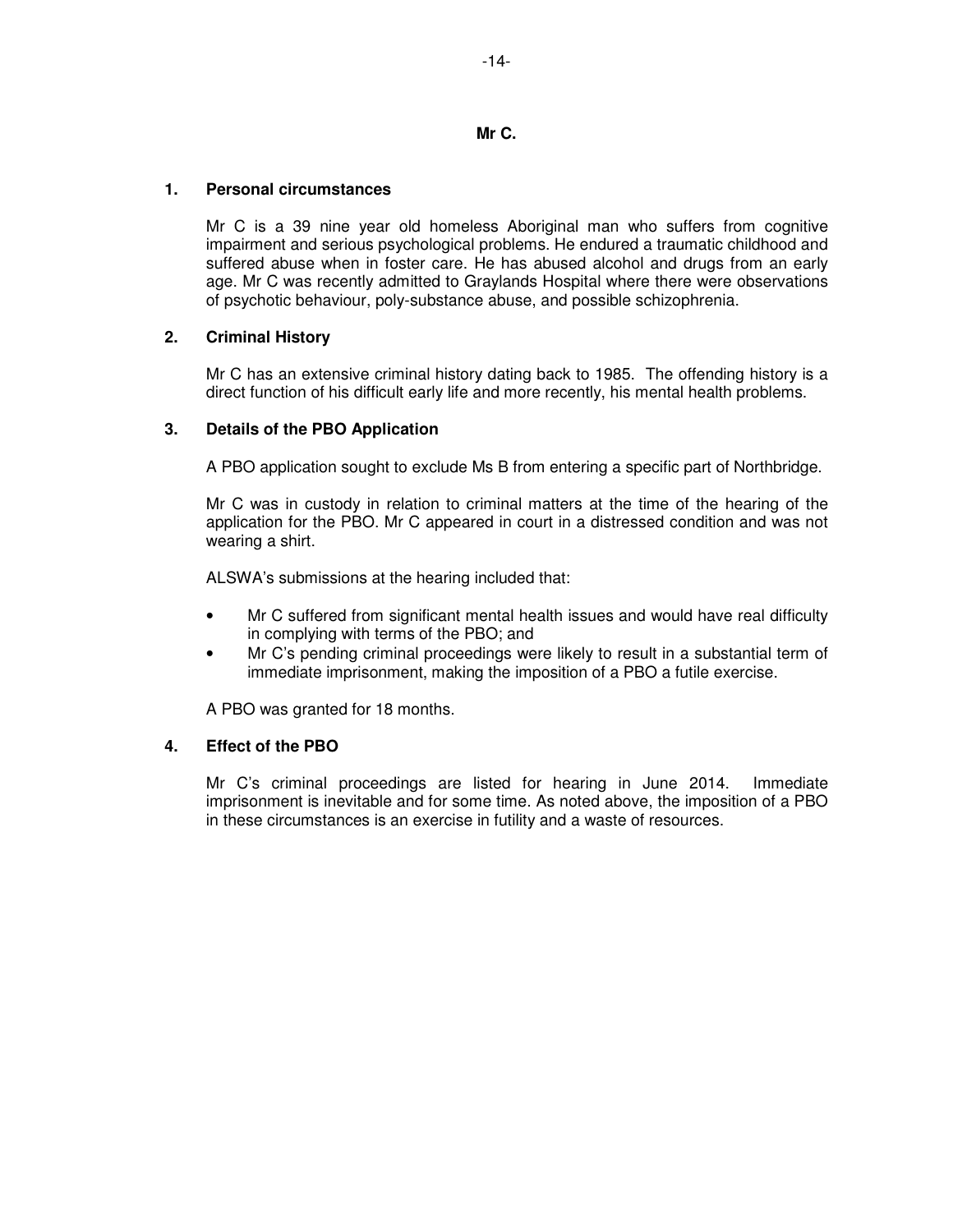## **Ms D.**

## **1. Personal circumstances**

Ms D is a homeless, alcoholic, Aboriginal woman with mental health issues.

### **2. Criminal History**

Ms D's criminal record is predominately made up of low-level public order type offending, including five convictions of breaching a move on order, 26 convictions for breaching bail, 21 convictions for disorderly behaviour and several convictions for assault.

### **3. Details of the PBO Application**

A PBO application was instituted seeking to exclude Ms D from entering Northbridge and the Perth CBD for a period of 18 months.

The relevant offences relied upon for the purposes of  $s(2)(a)$  of the PBO Act involved charges of disorderly behaviour where Ms D had sworn at police.

## **4. Effect of the PBO**

A PBO preventing Ms D from entering Northbridge and the Perth CBD would mean that she would not be allowed to occupy the very space where she spends her days and sleeps at night.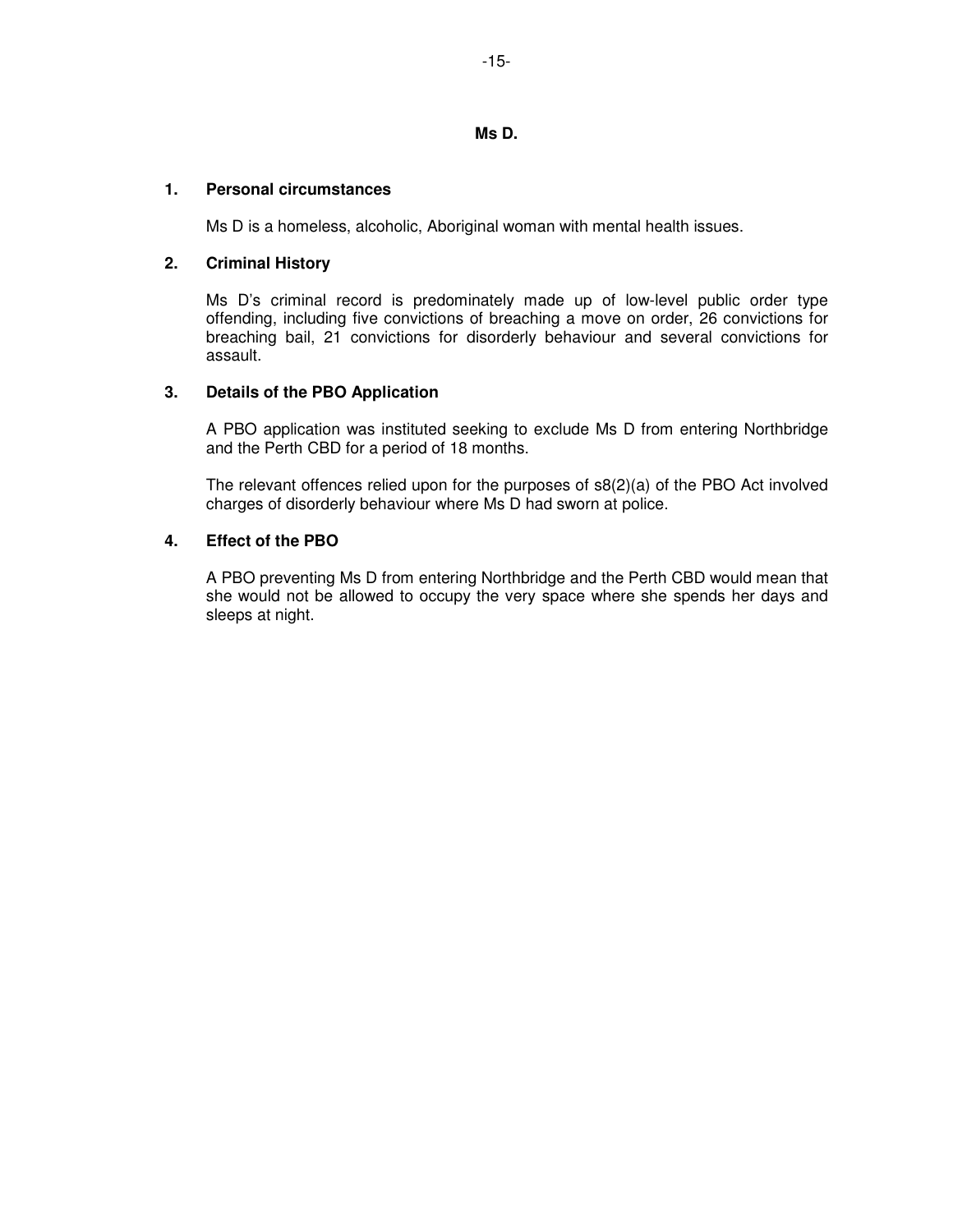#### **Mr E.**

#### **1. Personal circumstances**

Mr E is 32 years old. Mr E is one of seven children. His mother is deceased.

Mr E's mother was unable to care for him as a child and he was raised by his grandparents. Both grandparents are deceased.

Mr E ran away from home at the age of 12. Between the ages of 12 and 14, Mr E lived with other relatives in suburban Perth and the Goldfields.

Mr E left school at the age of 14 after completing part of Year 8. He is functionally illiterate and innumerate.

Mr E has never worked. Mr E receives a disability support pension. He has no assets and lives a hand to mouth existence.

Mr E has been homeless since the age of 14. During that time, Mr E has lived almost continuously on the streets of Perth CBD and Northbridge. He sleeps with other homeless Aboriginal people, many of whom are relatives.

At the time of the application for a PBO, Mr E was sleeping at either the grounds of the Wesley Church on William Street, in Weld Square, in Wellington Square, or at a car park next to the Aboriginal Legal Service of WA, opposite McIvor train station.

Mr E began sniffing solvents, including petrol, paint and glue, at the age of 10. Mr E has sniffed solvents on a daily basis for over 20 years.

Mr E started drinking alcohol at the age of 11. Mr E has consumed alcohol on a daily basis for over 20 years.

Mr E is wholly reliant on the various agencies in the Perth CBD and Northbridge areas which provide essential services to the homeless, to survive.

#### **2. Criminal History**

At the time of the application for a PBO, Mr E had been issued with 463 move on notices since 1 January 2006

Mr E has approximately 226 prior criminal convictions, spanning 24 years, including 25 prior convictions for breaching move on notices. The majority of Mr E's offending is in relation to public order offences, including disorderly conduct, breaches of move on notices, failing to provide personal details to police and stealing. Mr E's offending history is a function of his deprived and dysfunctional lifestyle.

#### **3. Details of the PBO Application**

A PBO application was instituted seeking to exclude Mr E from entering Northbridge and the Perth CBD for a period of 18 months.

The relevant offence relied on for the purposes of  $s(2)(a)(i)$  of the PBO Act was an offence of disorderly behaviour where Mr E had sworn at police.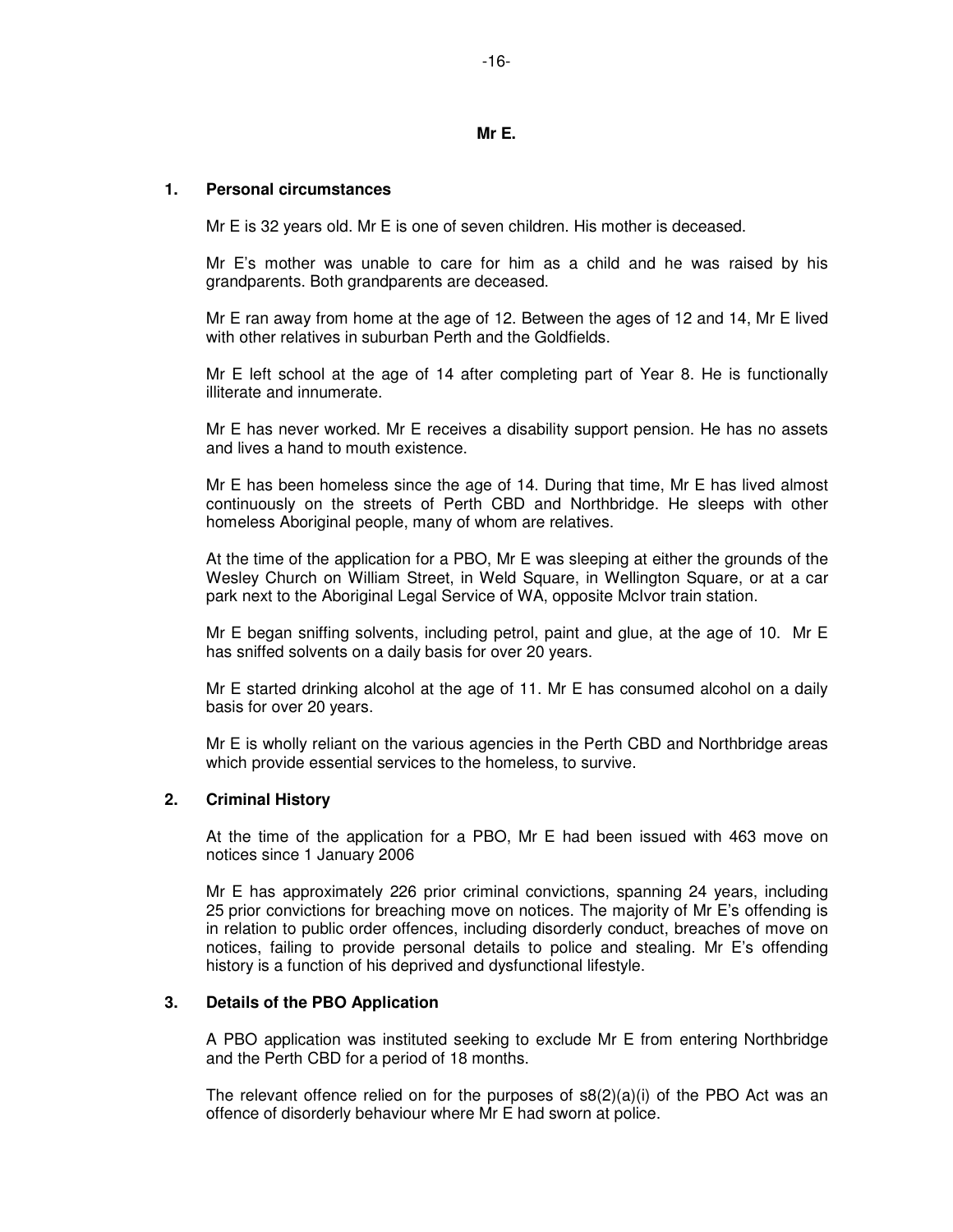The relevant offence relied on for the purposes of  $s8(2)(a)(ii)$  of the PBO Act was an offence of failing to obey a move-on order where Mr E was found by police in the Northbridge area after having earlier been issued by police with a move order which required him to leave the Northbridge area.

## **4. Effect of the PBO**

Although undiagnosed, it is almost certain that Mr E suffers from a form of serious cognitive impairment, consequent upon years of acute substance abuse. Mr E fell asleep in court and snored loudly during proceedings for an application for a PBO. He was earlier unable to provide instructions in order to complete an affidavit outlining his personal circumstances because he also fell asleep. When informed that a PBO would prevent him from entering the Northbridge precinct, his response was "but that's where I live".

The entire notion that an alcoholic, solvent sniffing, homeless Aboriginal person, who spends each and every day wandering around the Perth CBD, Northbridge and surrounding areas, with other downtrodden and hopeless Aboriginal people, looking for his next drink and solvent to sniff, would have any capacity to comply with a PBO which prevents him from occupying the very areas in which he lives and moves, is fanciful, non sensical and borders on the offensive.

A PBO, if granted, would have further enmeshed Mr E in the criminal justice system. The purpose of the PBO would not be achieved in any way whatsoever. A prosecution for breaching a PBO would only add to the public order offences which brings Mr E into almost daily contact with the courts. Each arrest would almost certainly result in a refusal of bail. Eventually, Mr E would be imprisoned. The notion that Mr E would be specifically deterred from breaching a PBO by the prospect of imprisonment and that like minded persons in his situation would be generally deterred from breaching a PBO imposed on them, by the prospect of going to jail, is simply delusional.

On release from jail, Mr E would continue to breach the PBO and the revolving door would continue to turn. The cost to the community on every single level is obvious.

The application for the PBO was withdrawn part of the way through the PBO hearing.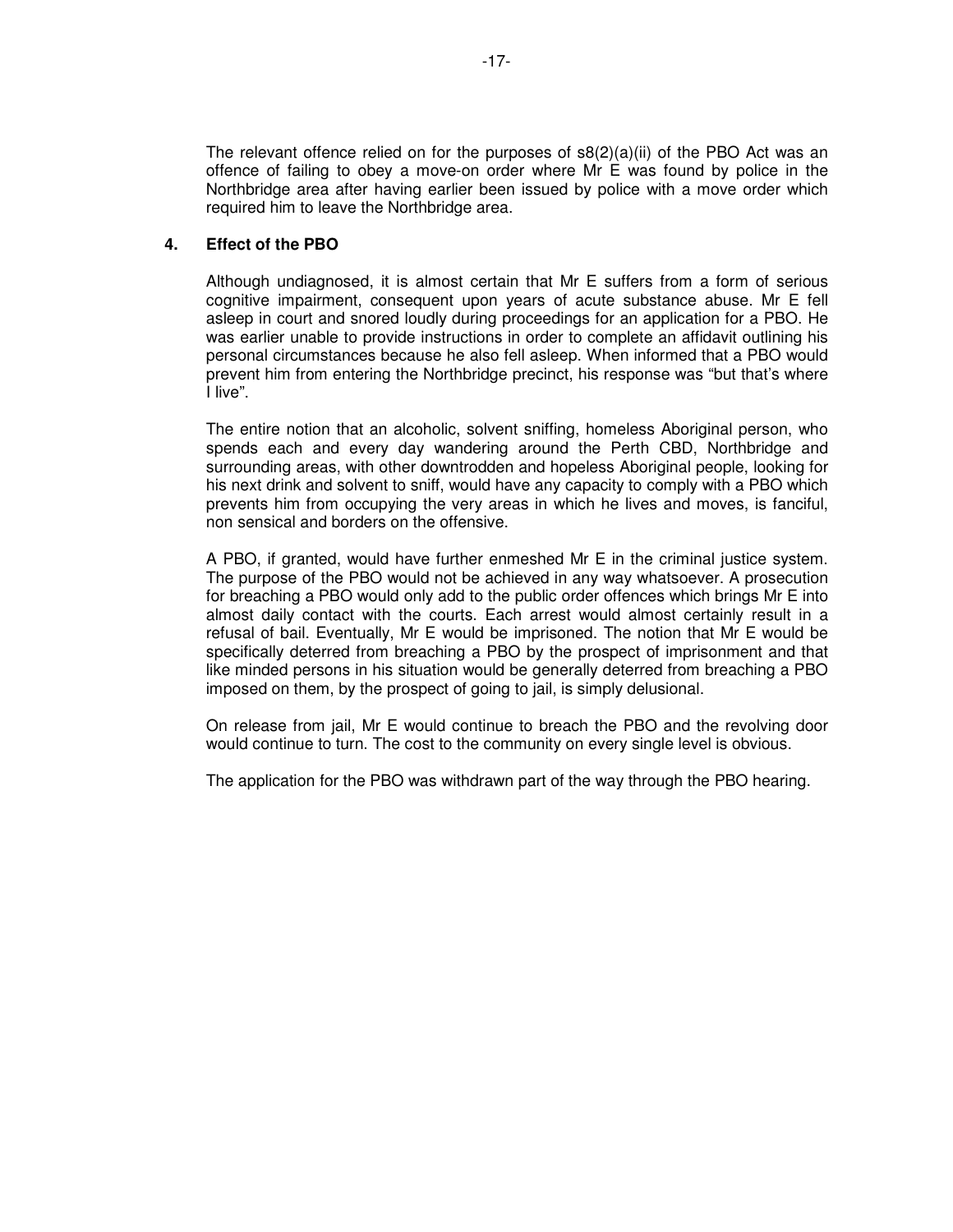**Mr F.** 

#### **1. Personal circumstances**

Mr F is a 45 year old Aboriginal man who has been homeless for about 10 years, following a relationship breakdown.

Mr F is also indigent and has not worked for over 10 years. He survives on Centrelink payments.

Mr F started drinking and using cannabis as a 16 year old. He has been drinking on a daily basis since the age of 18. On average, Mr F drinks between three or four casks of wine a day. Mr F spends each waking hour heavily intoxicated. Mr F's capacity to exercise rational judgements to regulate his behaviours and conduct is largely nonexistent.

Mr F sleeps in the alleyways in the Perth CBD with other homeless Aboriginal people. The area that Mr F sleeps in includes the area it is proposed to ban him from under a PBO.

Each and every one of the homeless people that Mr F sleeps with is in the same position. All are prolific offenders, mainly in relation to minor public order offences, and are routinely before the Perth Magistrates Court.

Like Mr F, each and every one of these homeless people has an acute substance problem.

In all likelihood, each and every one of these homeless people has some form of cognitive impairment or mental illness, stemming from years of substance abuse

Like Mr F, each and every one of them has been or is the subject on an application for a PBO seeking to ban them from Perth CBD and Northbridge.

This group of Aboriginal people sticks together and closely. Togetherness and unity provides safety and support and emotional nourishment in an acutely difficult and harsh world.

Separation from the group especially following the issuing of a move on notice and, by extension a PBO, makes for loneliness. More importantly, separation from the group and being forced to be on their own, especially at night, increases the risks of assault and the like, especially from drunken male revellers. There is also safety in numbers such that the issuing of a PBO will increase those concerns and risks exponentially.

#### **2. Criminal History**

Mr F has been issued with 135 move on notices since June 2006. Of those, Mr F has been issued with 77 move on orders which have required him to move away from Perth CBD. In addition, Mr F has been issued with 45 move on orders which have required Mr F to move away from Northbridge.

Mr F has about 130 prior convictions, mainly for public order offences. Most of Mr F's offences have been punished by way of financial penalties or immediate imprisonment, involving a practical recognition by sentencing courts of Mr F's inability, by dint of his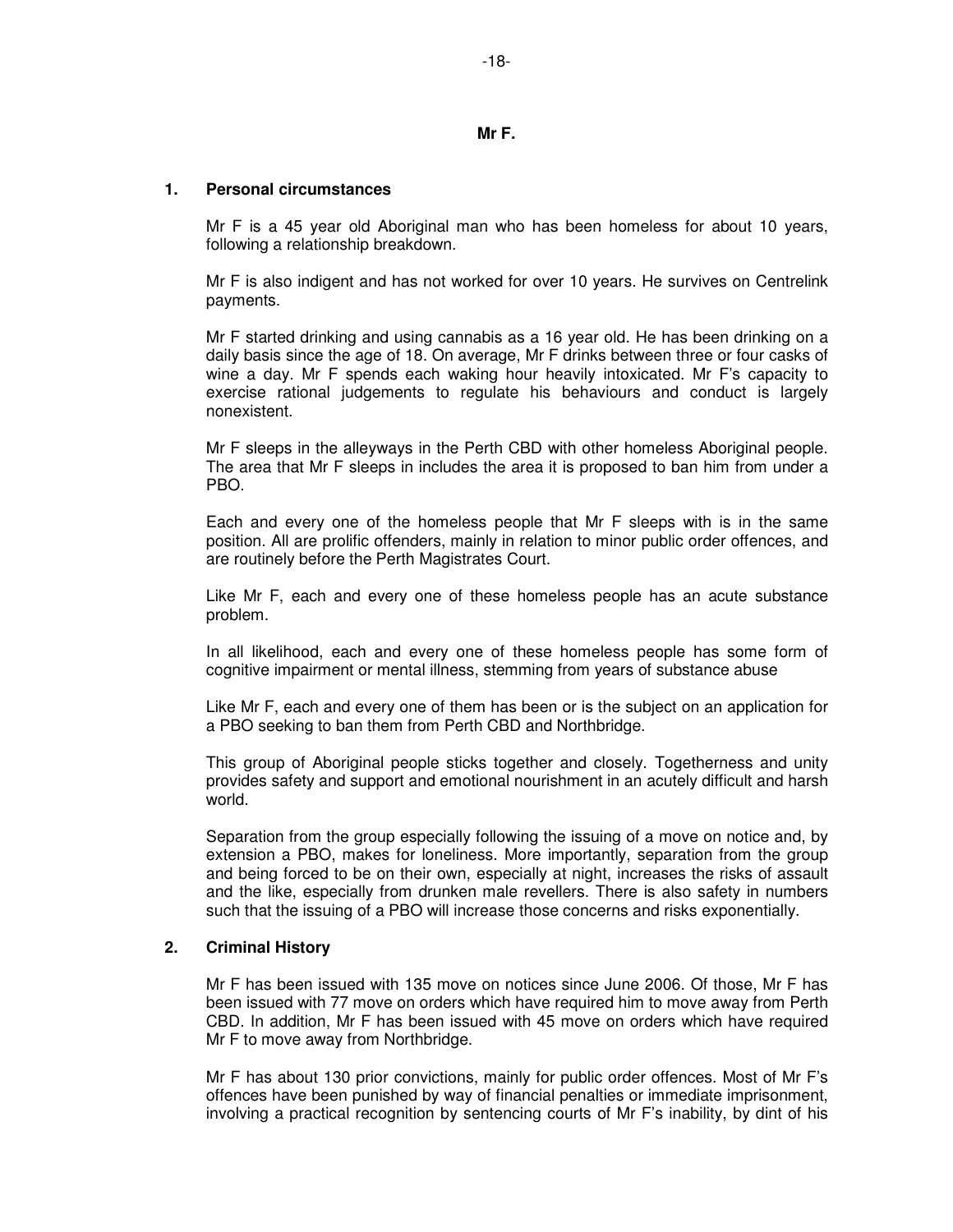social circumstances, to comply with other dispositions, such as community based orders or suspended sentences.

#### **3. Details of the PBO Application**

A PBO application was instituted seeking to exclude Mr E from entering Northbridge and the Perth CBD for a period of 18 months.

The relevant offences relied upon for the purposes of  $s(2)(a)$  of the PBO Act involved charges of disorderly behaviour where Mr F had sworn at police.

#### **4. Effect of the PBO**

It is an exquisite irony that the Affidavit sworn by a senior police officer, in support of the application for a PBO, includes a document published by the City of Perth entitled "Homeless Services in the City" which states:

West Australians who are at risk of, or experiencing homelessness, are some of the most vulnerable in the community and require support to end homelessness......

All people have a right to be in public places.....

People will not be harassed or moved on from public plaves unless there is a real threat to the public: their personal safety or they are causing a disturbance.

It beggars belief that a document such as this would be annexed to an Affidavit sworn in support of an application for a PBO, which if granted, would deny Mr F the right to be in public places in the Perth CBD and Northbridge areas and would lead to him being arrested and charged and perhaps imprisoned, if he was located in those areas in breach of a PBO. .

This all begs the question – if Mr F is banned from Perth CBD and Northbridge areas for up to two years pursuant to a PBO, where is he going to go? It is highly likely that Mr F will either move to another area and, with little or no support from agencies which assist the homeless, the issues which have led to the application for a PBO in the first place will simply get worse or Mr F will end up in jail. However, on release from jail, nothing will have changed and the merry go round of substance abuse, homelessness, breaches of PBOs and likely imprisonment will resume.

Again, the objects of a PBO will remain totally illusory.